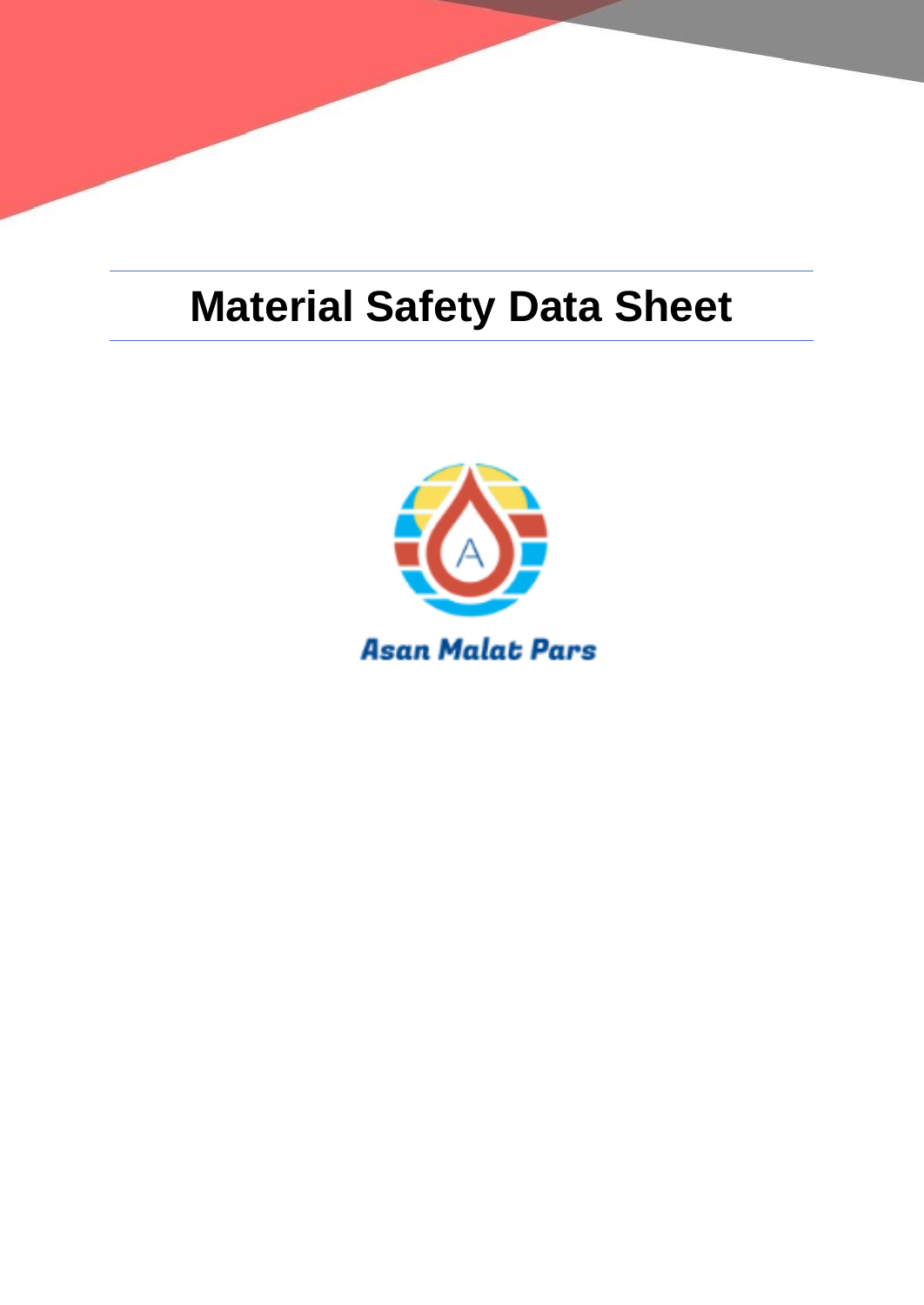

# **1. PRODUCT AND COMPANY IDENTIFICATION**

**Product Description:** Shale inhibitors & Lubricants & Pipe lax **Chemical Family**: Fatty Acid **Manufacturer:** Asan Malat Pars Co. **Tel:** +98\_21\_22196104 **Fax:** +98\_21\_22054519 **Home Page** :http:parsmortar.com

#### **2. HAZARDS IDENTIFICATION**

**Inhalation**: Negligible unless heated to produce vapors or as a mist.

**Eye Contact**: May cause irritation. Irrigate eye with water for at least 15 to 20 minutes. Seek medical attention if symptoms persist.

**Skin Contact:** Wash hands thoroughly after handling.

**Ingestion**: May irritate the digestive tract. Seek immediate medical attention.

# **3. COMPOSITION**

| <b>Chemical Name</b>  | $Wt.\%$   |
|-----------------------|-----------|
| Shale inhibitors &    |           |
| Lubricants & Pipe lax | Min. 99.9 |

#### **4. FIRST AID MEASURES**

**Inhalation**: remove to fresh air.

**Ingestion**: Rinse mouth and then drink plenty of water

**Eye Contact**: Irrigate with clean water or eye-wash solution for at least 10 minutes, holding the eye lids apart. Obtain medical attention if irritation persists.

**Skin Contact**: Remove contaminated clothing. Wash skin with with soap and water. Obtain medical advice if skin irritation persists.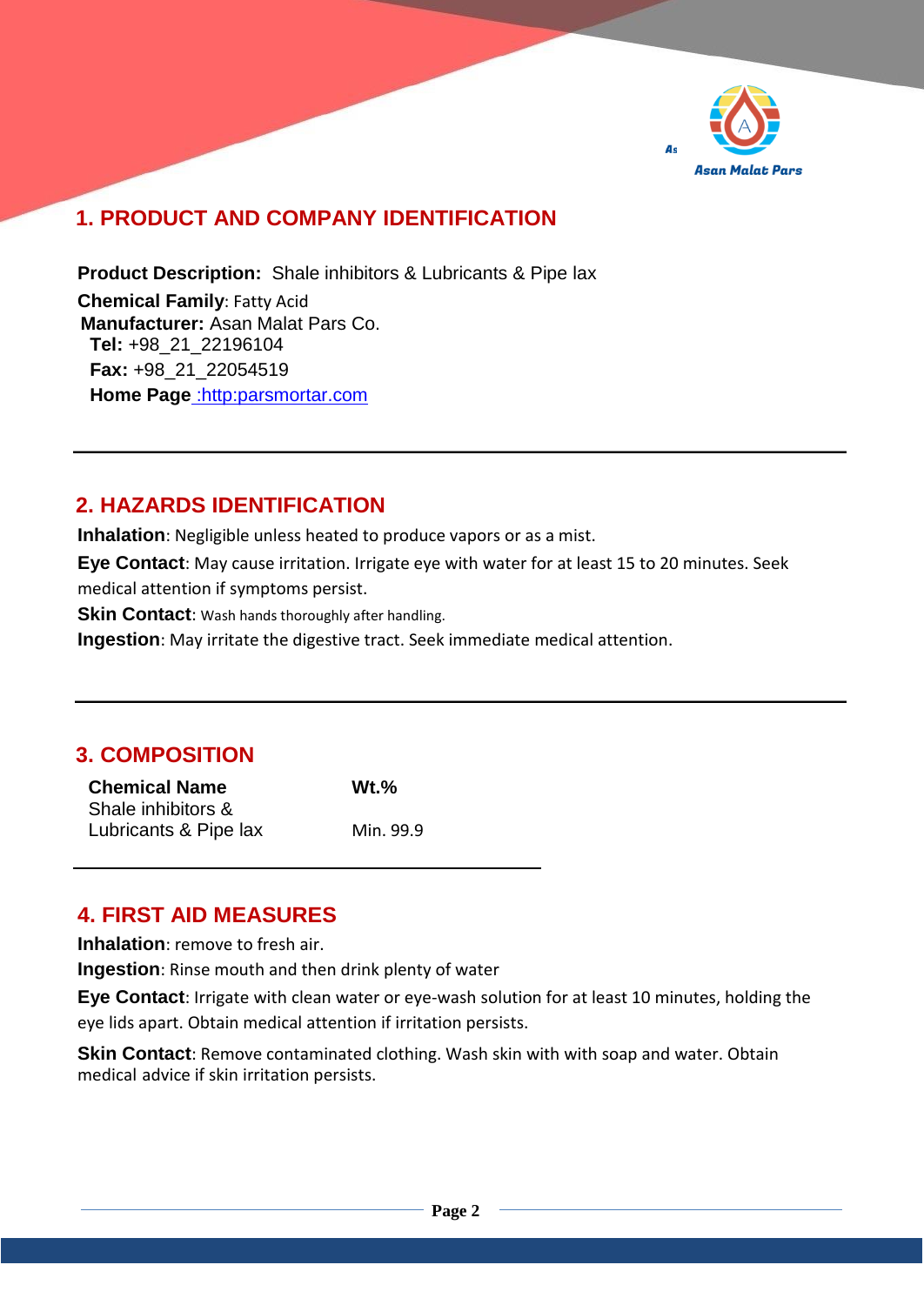

**Skin Contact**: Remove contaminated clothing. Wash skin with with soap and water. Obtain medical advice if skin irritation persists.

#### **5. FIRE-FIGHTING MEASURES**

**General Information:** As in any fire, wear a self-contained breathing apparatus in pressuredemand, and full protective gear. During a fire, irritating and highly toxic gases may be generated by thermal decomposition or combustion.

**Extinguishing Media:** Dry Foam, chemical powder, carbon anhydride, water spray.

**Special Fire Fighting Procedures:** Use water spray to cool drums exposed to fire.

**Hazardous Combustion Products**: During a fire, smoke may contain the original material in addition to unidentified toxic and/or irritating compounds. Hazardous combustion products may include and are not limited to: aldehydes, carbon monoxide.

#### **6. ACCIDENTAL RELEASE MEASURES**

**Methods for Cleaning Up:** Absorb with absorbent means and collect in sealed container **Personal precautions**: Ensure adequate ventilation. Avoid contact with skin, eyes and clothing. **Environmental precautions**: Keep out of sewers, drains, surface and underground water and the ground.

#### **7. HANDLING AND STORAGE**

Use normal measures in the handling of chemical products Store in closed containers between 20°C and 40°C. Keep away from oxidizing agents, excessive heat, and ignition sources. Store and use in well ventilated areas. Do not store or use near heat, spark, or flame; store out of sun. Do not puncture, drag, or slide this container. Drum is not a pressure vessel; never use pressure to empty.

#### **8. EXPOSURE CONTROLS / PERSONAL PROTECTION**

**Respiratory Protection**: If vapors or mists are generated, wear an organic vapor/mist respirator.

**Protective Clothing**: PVC coated gloves recommended to prevent skin contact.

**Other Protective Measures**: Employees must practice good personal hygiene, washing exposed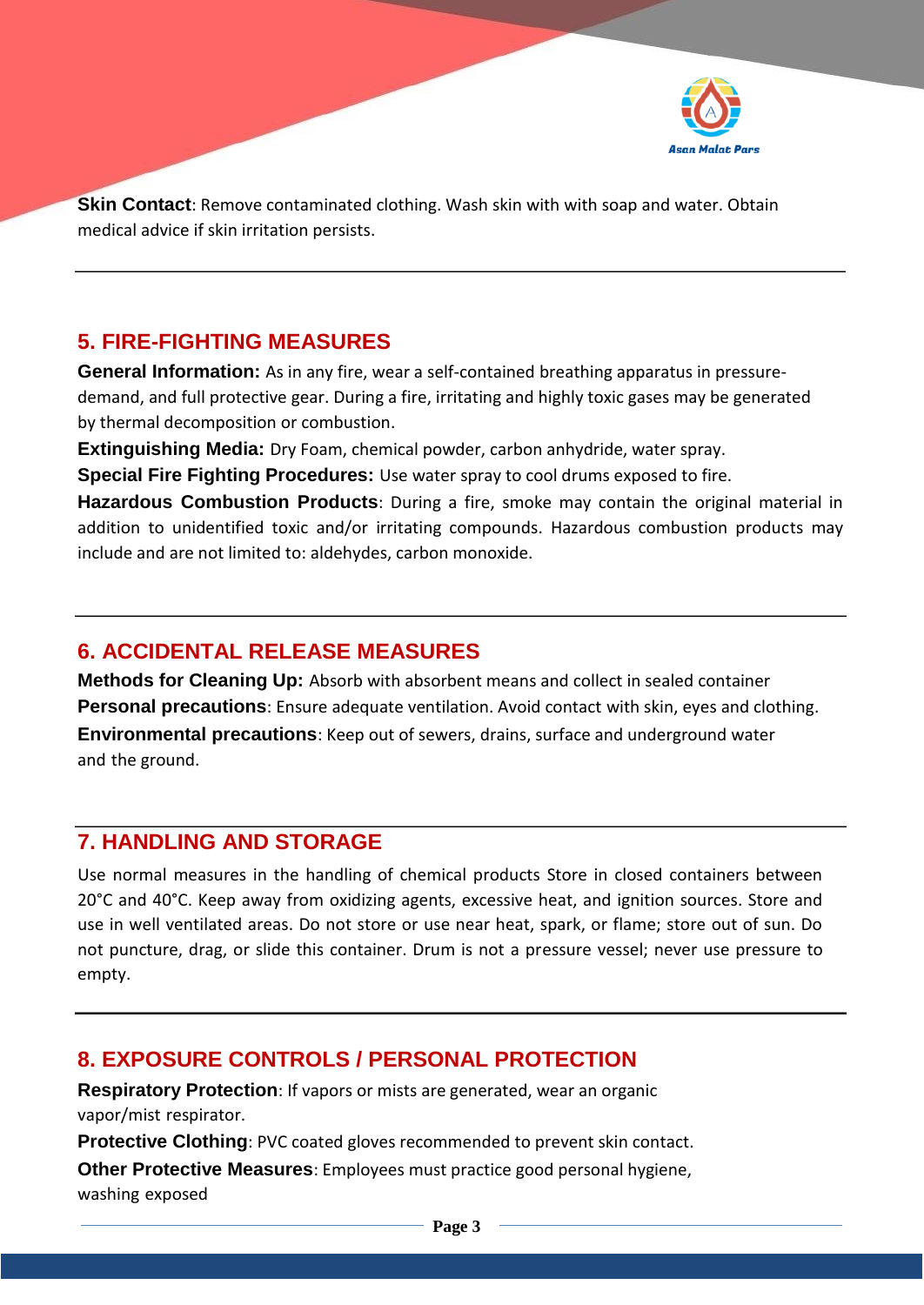

areas of skin several times daily and laundering contaminated clothing before re-use.

#### **9. PHYSICAL AND CHEMICAL PROPERTIES**

**APPEARANCE:** Cream-colored liquid **Density @25 ◦C (g/ml):** 1 ± 0.1

**pH:** 9 – 9.5 **Flash point:** >200 F (93°C)

#### **10. STABILITY AND REACTIVITY**

Not potentially dangerous in normal conditions of use **Stability**: Stable. **Conditions to Avoid**: Product can decompose at elevated temperatures.

**Incompatibility with other Materials**: Avoid contact with oxidizing materials.

**Hazardous Decomposition Products**: Combustion produces carbon monoxide, carbon dioxide along with thick smoke.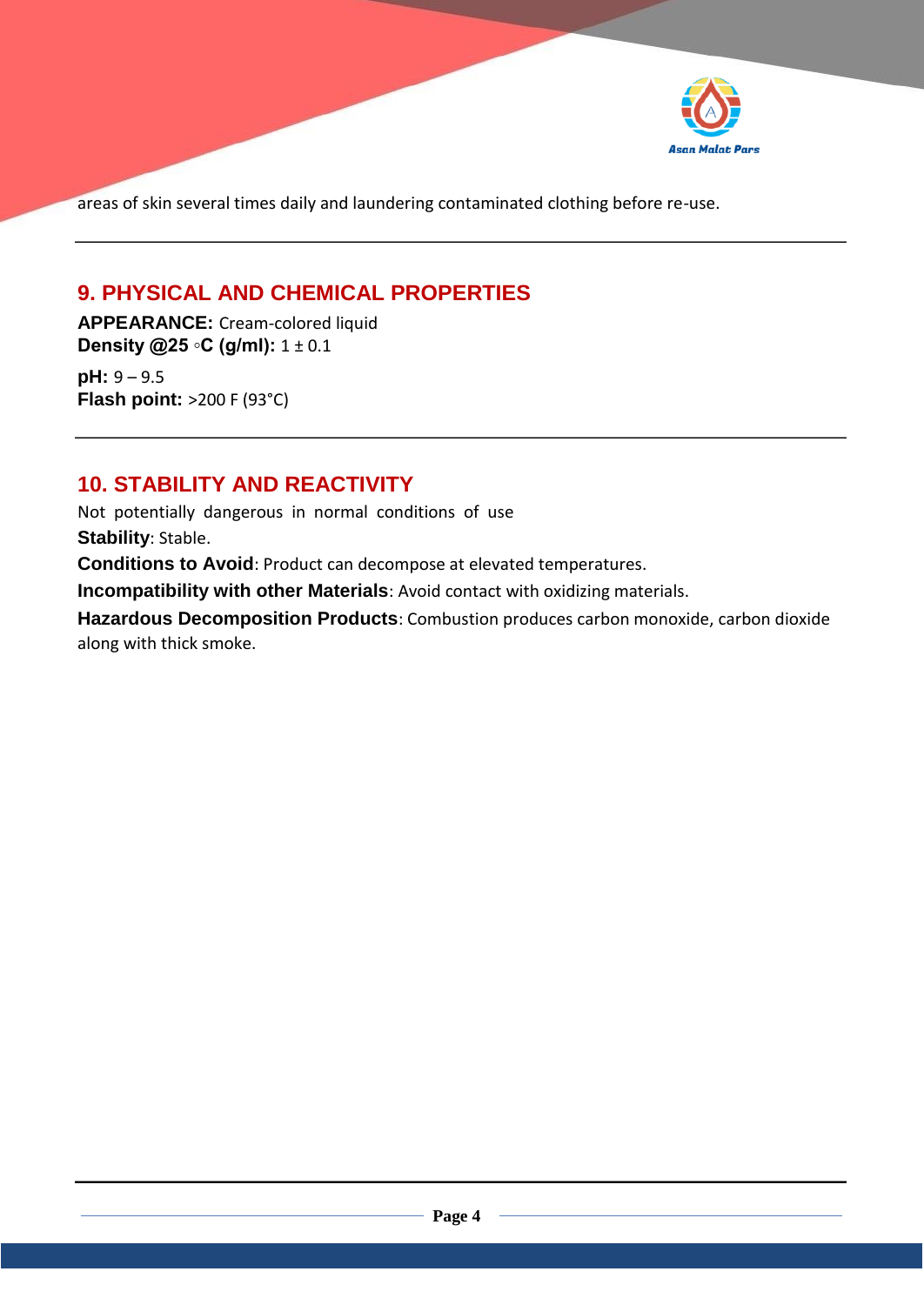

# **11. TOXICOLOGICAL INFORMATION**

No information available at this time.

### **12. ECOLOGICAL INFORMATION**

No information available.

#### **13. DISPOSAL CONSIDERATIONS**

Waste may be disposed of by local regulation. Contaminated absorbent material may be disposed of in an approved land fill.

#### **14. TRANSPORT INFORMATION**

It is not classified as a dangerous substance for transport. **UN No.:** Not Allocated

#### **15. REGULATORY INFORMATION**

U.S Federal Regulation: TSCA Registered: Yes SARA Title III Section 313: This product does not contain material regulated under SARA Title III Sec 313 R&D Exemption: Unknown Other: Europe EU Requirement: Europe Requirements: Unknown

International Regulations: European EU Classification: Unknown Australian (AICS) Listing: Unknown Japanese (MITI) Listing: Unknown Canadian (DSL) Listing: Unknown Philippines (PICCS) Listing: Unknown Korean Inventory List: Unknown China Inventory List: Unknown